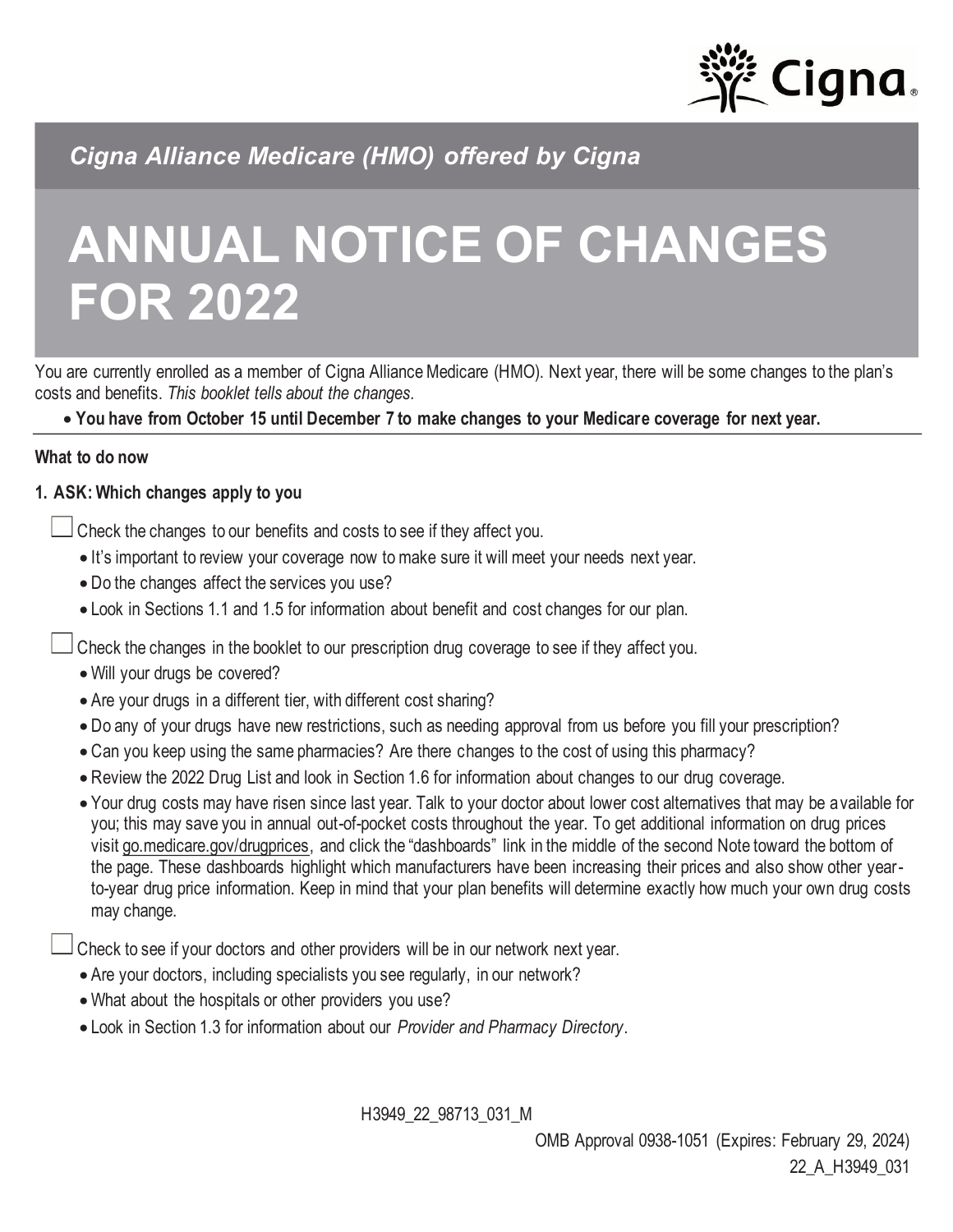Think about your overall health care costs.

- How much will you spend out-of-pocket for the services and prescription drugs you use regularly?
- How much will you spend on your premium and deductibles?
- How do your total plan costs compare to other Medicare coverage options?

Think about whether you are happy with our plan.

## **2. COMPARE:** Learn about other plan choices

Check coverage and costs of plans in your area.

- Use the personalized search feature on the Medicare Plan Finder at www.medicare.gov/plan-compare website.
- Review the list in the back of your *Medicare & You 2022* handbook.
- Look in Section 3.2 to learn more about your choices.

Once you narrow your choice to a preferred plan, confirm your costs and coverage on the plan's website.

# **3. CHOOSE:** Decide whether you want to change your plan

- If you don't join another plan by December 7, 2021, you will be enrolled in Cigna Alliance Medicare (HMO).
- • To change to a **different plan** that may better meet your needs, you can switch plans between October 15 and December 7.
- **4. ENROLL:** To change plans, join a plan between **October 15** and **December 7, 2021** 
	- If you don't join another plan by **December 7, 2021**, you will be enrolled in Cigna Alliance Medicare (HMO).
	- • If you join another plan by **December 7, 2021**, your new coverage will start on **January 1**, **2022**. You will be automatically disenrolled from your current plan.

# **Additional Resources**

- This document is available for free in Spanish.
- • Please contact our Customer Service number at 1-800-668-3813 for additional information. (TTY users should call 711.) Hours are October 1 – March 31, 8:00 a.m. – 8:00 p.m. local time, 7 days a week. From April 1 – September 30, Monday – Friday 8:00 a.m. – 8:00 p.m. local time. Messaging service used weekends, after hours, and on federal holidays.
- • To get information from us in a way that works for you, please call Customer Service. We can give you information in braille, in large print, and other alternate formats if you need it.
- **Coverage under this Plan qualifies as Qualifying Health Coverage (QHC)** and satisfies the Patient Protection and Affordable Care Act's (ACA) individual shared responsibility requirement. Please visit the Internal Revenue Service (IRS) website at www.irs.gov/Affordable-Care-Act/Individuals-and-Families for more information.

# **About Cigna Alliance Medicare (HMO)**

- • Cigna contracts with Medicare to offer Medicare Advantage HMO and PPO plans and Part D Prescription Drug Plans (PDP) in select states, and with select State Medicaid programs. Enrollment in Cigna depends on contract renewal.
- • When this booklet says "we," "us," or "our," it means Cigna*.* When it says "plan" or "our plan," it means Cigna Alliance Medicare (HMO).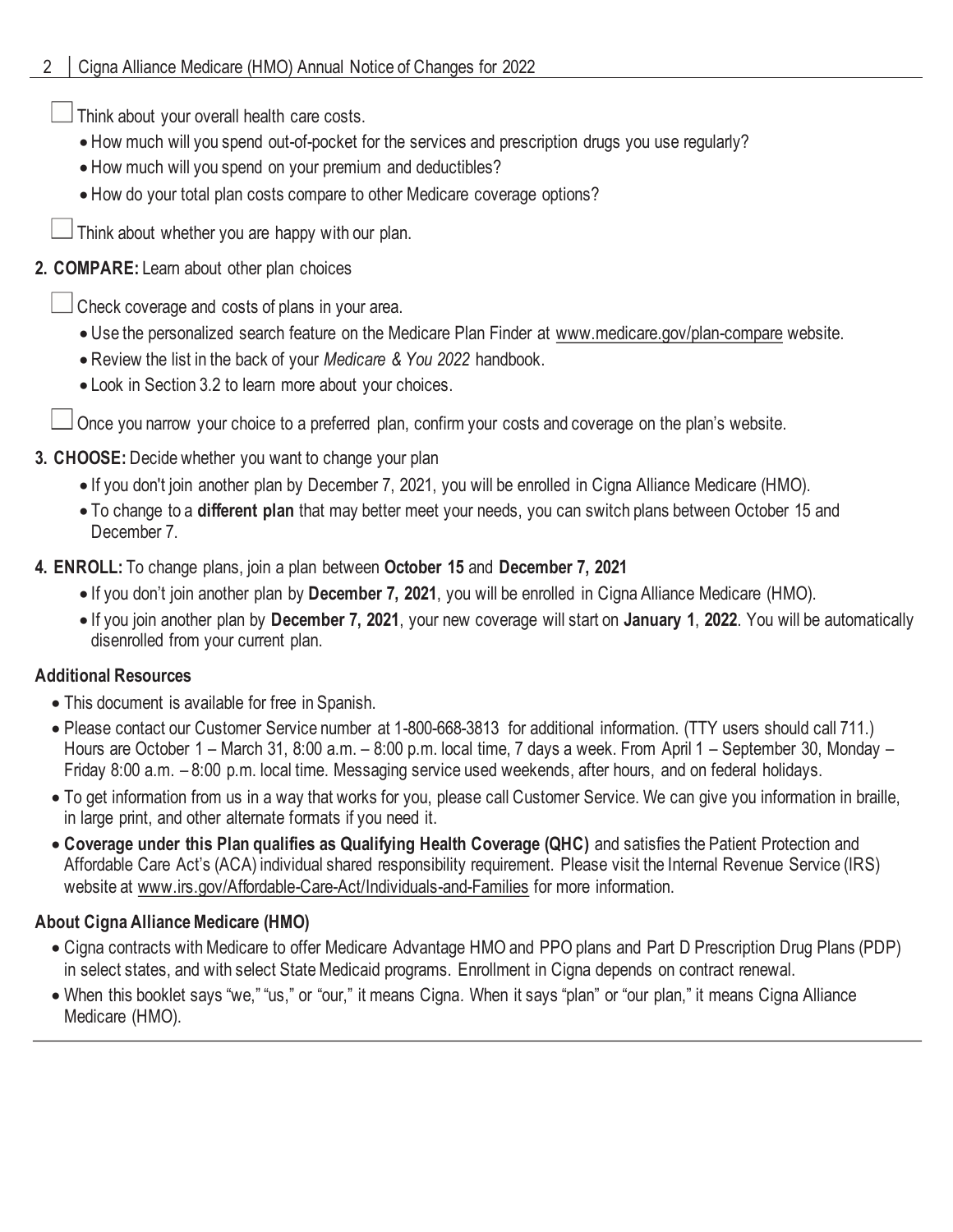#### **Summary of Important Costs for 2022**

 The table below compares the 2021 costs and 2022 costs for Cigna Alliance Medicare (HMO) in several important areas. **Please note this is only a summary of changes**. A copy of the *Evidence of Coverage* is located on our website at [www.cignamedicare.com.](www.cignamedicare.com) You may also call Customer Service to ask us to mail you an *Evidence of Coverage*.

| Cost                                                                                                                                                                                                                                                                                                                    | 2021 (this year)                                | 2022 (next year)                                |
|-------------------------------------------------------------------------------------------------------------------------------------------------------------------------------------------------------------------------------------------------------------------------------------------------------------------------|-------------------------------------------------|-------------------------------------------------|
| Monthly plan premium*                                                                                                                                                                                                                                                                                                   | \$0                                             | \$0                                             |
| * Your premium may be higher or lower<br>than this amount. See Section 1.1<br>for details.                                                                                                                                                                                                                              |                                                 |                                                 |
| Maximum out-of-pocket amount                                                                                                                                                                                                                                                                                            | \$6,900                                         | \$6,900                                         |
| This is the most you will pay out-of-pocket<br>for your covered Part A and Part B<br>services. (See Section 1.2 for details.)                                                                                                                                                                                           |                                                 |                                                 |
| Doctor office visits                                                                                                                                                                                                                                                                                                    | Primary care visits: \$0 copayment<br>per visit | Primary care visits: \$0 copayment<br>per visit |
|                                                                                                                                                                                                                                                                                                                         | Specialist visits: \$25 copayment per visit     | Specialist visits: \$25 copayment per visit     |
| <b>Inpatient hospital stays</b>                                                                                                                                                                                                                                                                                         | Days 1-7: \$285 copyment per day                | Days 1-7: \$295 copayment per day               |
| Includes inpatient acute, inpatient<br>rehabilitation, long-term care hospitals<br>and other types of inpatient hospital<br>services. Inpatient hospital care starts the<br>day you are formally admitted to the<br>hospital with a doctor's order. The day<br>before you are discharged is your last<br>inpatient day. | Days 8-90: \$0 copayment per day                | Days 8-90: \$0 copayment per day                |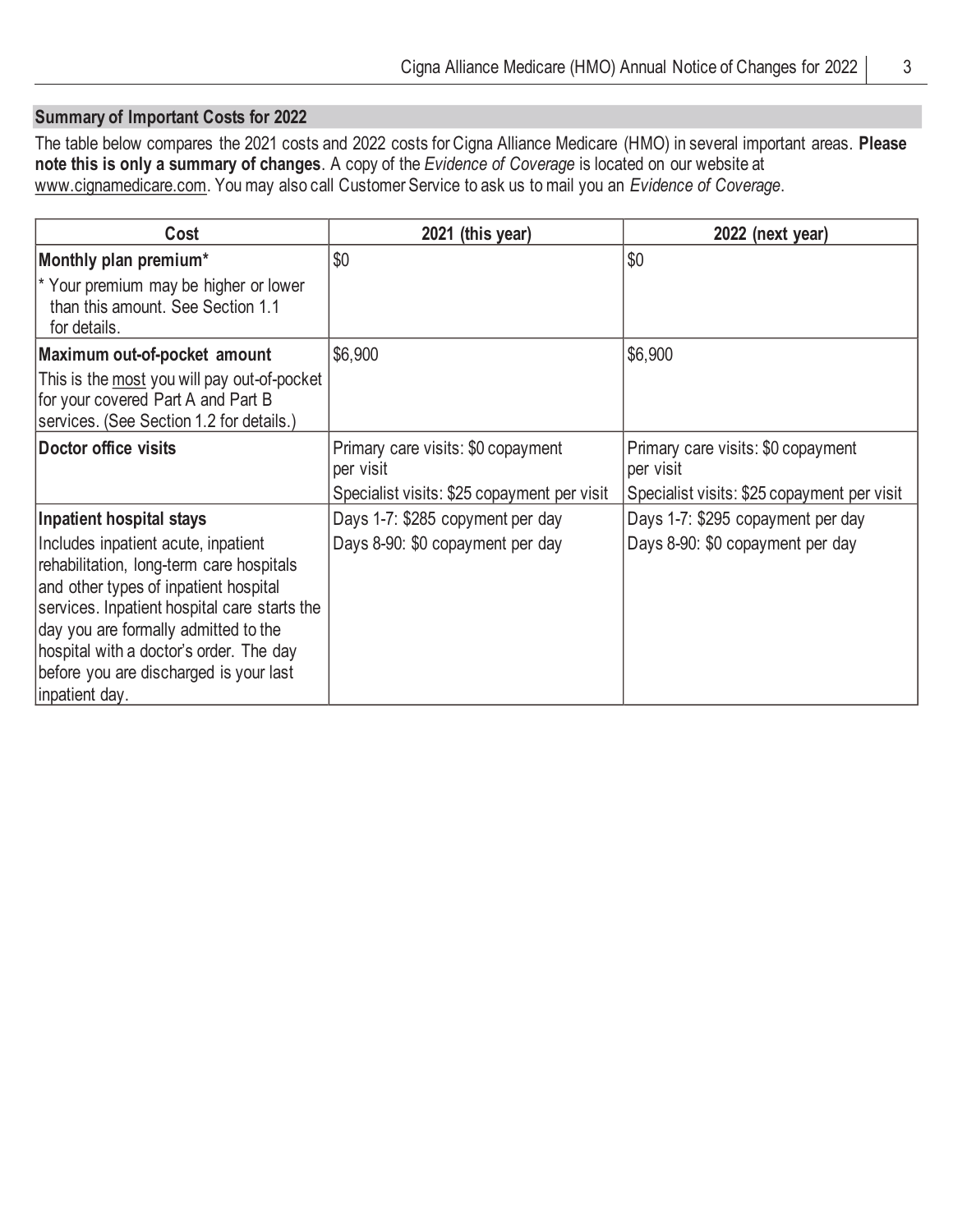| Cost                              | 2021 (this year)                                                                                      | 2022 (next year)                                                                                      |
|-----------------------------------|-------------------------------------------------------------------------------------------------------|-------------------------------------------------------------------------------------------------------|
| Part D prescription drug coverage | Deductible: \$0                                                                                       | Deductible: \$0                                                                                       |
| (See Section 1.6 for details.)    | Copayments or Coinsurance during the<br>Initial Coverage Stage:                                       | Copayments or Coinsurance during the<br>Initial Coverage Stage:                                       |
|                                   | • Drug Tier 1:<br>Standard cost sharing:<br>\$9 copayment<br>Preferred cost sharing:<br>\$0 copayment | • Drug Tier 1:<br>Standard cost sharing:<br>\$9 copayment<br>Preferred cost sharing:<br>\$0 copayment |
|                                   | • Drug Tier 2:<br>Standard cost sharing:<br>\$15 copayment<br>Preferred cost sharing:                 | • Drug Tier 2:<br>Standard cost sharing:<br>\$15 copayment<br>Preferred cost sharing:                 |
|                                   | \$5 copayment                                                                                         | \$5 copayment                                                                                         |
|                                   | • Drug Tier 3:<br>Standard cost sharing:<br>\$47 copayment                                            | • Drug Tier 3:<br>Standard cost sharing:<br>\$47 copayment                                            |
|                                   | Preferred cost sharing:<br>\$42 copayment                                                             | Preferred cost sharing:<br>\$42 copayment                                                             |
|                                   | • Drug Tier 4:<br>Standard cost sharing:<br>\$100 copayment                                           | • Drug Tier 4:<br>Standard cost sharing:<br>\$100 copayment                                           |
|                                   | Preferred cost sharing:<br>\$95 copayment                                                             | Preferred cost sharing:<br>\$95 copayment                                                             |
|                                   | • Drug Tier 5:<br>Standard cost sharing:<br>33% coinsurance                                           | • Drug Tier 5:<br>Standard cost sharing:<br>33% coinsurance                                           |
|                                   | Preferred cost sharing:<br>33% coinsurance                                                            | Preferred cost sharing:<br>33% coinsurance                                                            |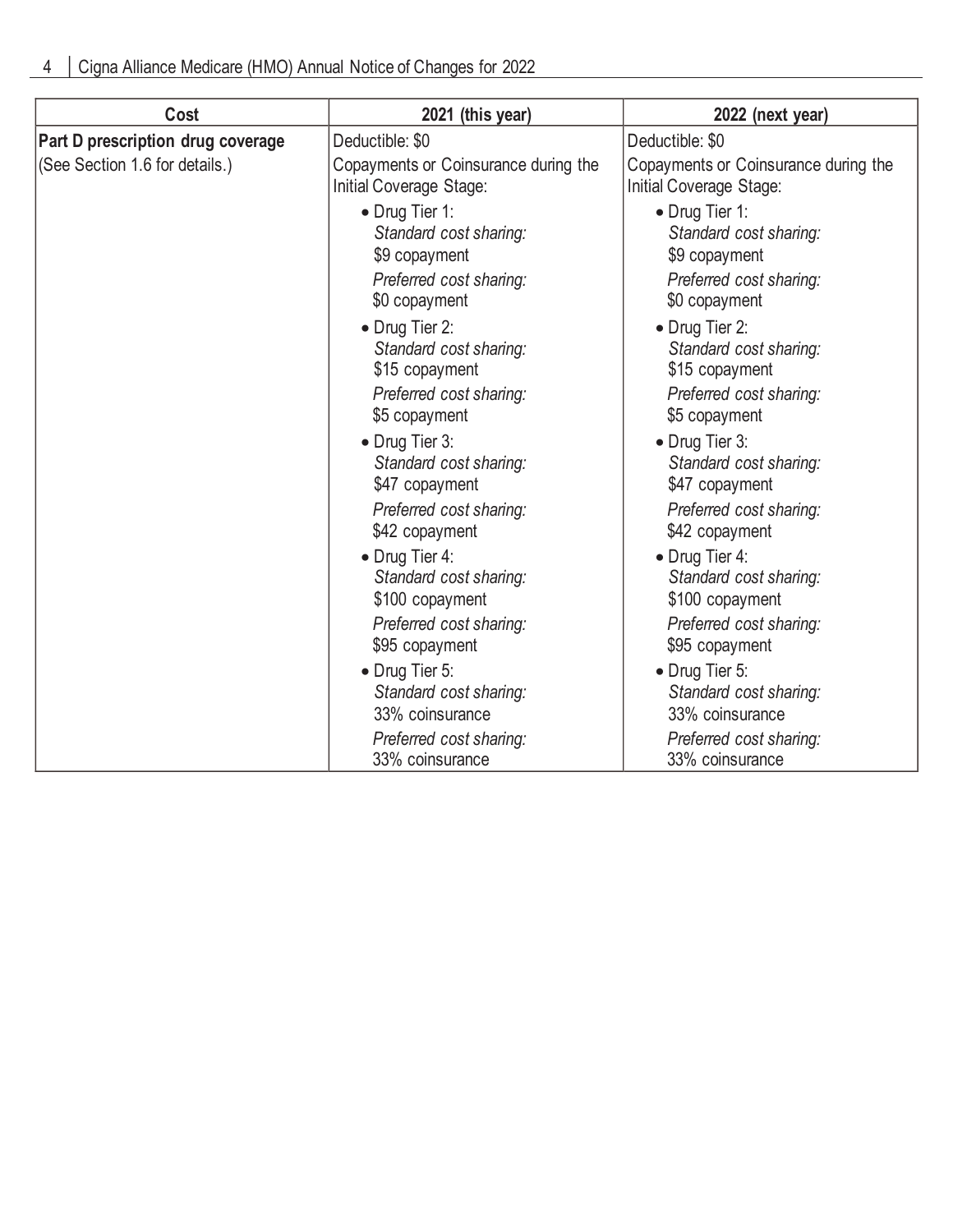$\overline{5}$ 

# Annual Notice of Changes for 2022 -<br>- Table of Contents

| <b>SECTION 1</b> |  |
|------------------|--|
| Section 1.1      |  |
| Section 1.2      |  |
| Section 1.3      |  |
| Section 1.4      |  |
| Section 1.5      |  |
| Section 1.6      |  |
| <b>SECTION 2</b> |  |
| <b>SECTION 3</b> |  |
| Section 3.1      |  |
| Section 3.2      |  |
| <b>SECTION 4</b> |  |
| <b>SECTION 5</b> |  |
| <b>SECTION 6</b> |  |
| <b>SECTION 7</b> |  |
| Section 7.1      |  |
| Section 7.2      |  |
|                  |  |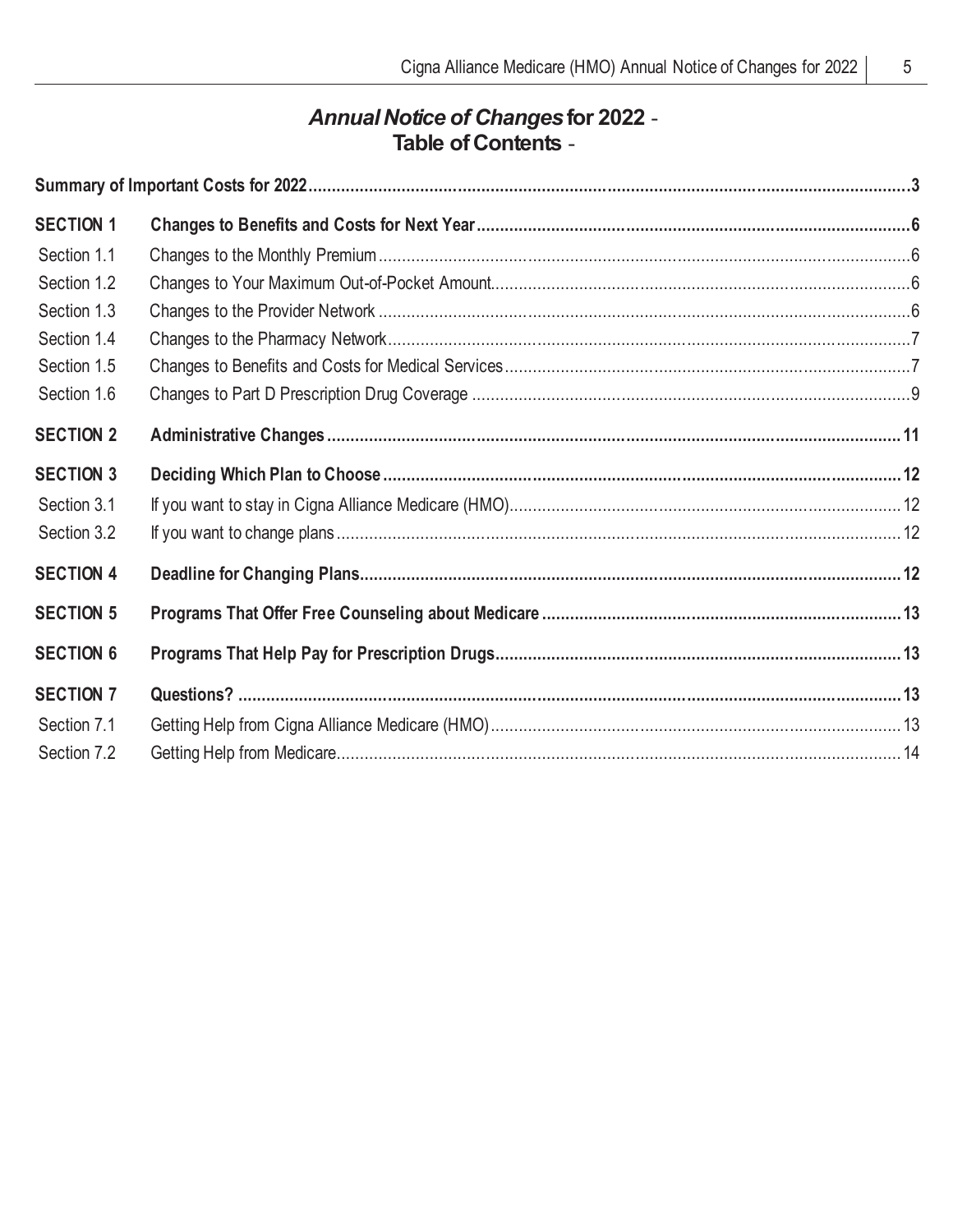#### **SECTION 1 Changes to Benefits and Costs for Next Year**

# **Section 1.1 Changes to the Monthly Premium**

| Cost                                | 2021 (this year) | 2022 (next year) |
|-------------------------------------|------------------|------------------|
| Monthly premium                     | \$0              | \$0              |
| (You must also continue to pay your |                  |                  |
| Medicare Part B premium.)           |                  |                  |

- • Your monthly plan premium will be *more* if you are required to pay a lifetime Part D late enrollment penalty for going without other drug coverage that is at least as good as Medicare drug coverage (also referred to as "creditable coverage") for 63 days or more.
- • If you have a higher income, you may have to pay an additional amount each month directly to the government for your Medicare prescription drug coverage.
- • Your monthly premium will be *less* if you are receiving "Extra Help" with your prescription drug costs. Please see Section 6 regarding "Extra Help" from Medicare.

#### **Section 1.2 Changes to Your Maximum Out-of-Pocket Amount**

 To protect you, Medicare requires all health plans to limit how much you pay "out-of-pocket" during the year. This limit is called the "maximum out-of-pocket amount." Once you reach this amount, you generally pay nothing for covered Part A and Part B services for the rest of the year.

| Cost                                                                                                                                                                                                             | 2021 (this year) | 2022 (next year)                                                                                                                                                                                 |
|------------------------------------------------------------------------------------------------------------------------------------------------------------------------------------------------------------------|------------------|--------------------------------------------------------------------------------------------------------------------------------------------------------------------------------------------------|
| Maximum out-of-pocket amount                                                                                                                                                                                     | \$6,900          | \$6,900                                                                                                                                                                                          |
| Your costs for covered medical services<br>(such as copays) count toward your<br>maximum out-of-pocket amount. Your<br>costs for prescription drugs do not count<br>toward your maximum out-of-pocket<br>amount. |                  | Once you have paid \$6,900 out-of-pocket<br>for covered Part A and Part B services,<br>you will pay nothing for your covered Part<br>A and Part B services for the rest of the<br>calendar year. |

#### **Section 1.3 Changes to the Provider Network**

 There are changes to our network of providers for next year. An updated *Provider and Pharmacy Directory* is located on our website at [www.cignamedicare.com.](www.cignamedicare.com) You may also call Customer Service for updated provider information or to ask us to mail you  a *Provider and Pharmacy Directory*. **Please review the 2022** *Provider and Pharmacy Directory* **to see if your providers (primary care provider, specialists, hospitals, etc.) are in our network.** 

 It is important that you know that we may make changes to the hospitals, doctors and specialists (providers) that are part of your plan during the year. There are a number of reasons why your provider might leave your plan, but if your doctor or specialist does leave your plan, you have certain rights and protections summarized below:

- • Even though our network of providers may change during the year, we must furnish you with uninterrupted access to qualified doctors and specialists.
- • We will make a good faith effort to provide you with at least 30 days' notice that your provider is leaving our plan so that you have time to select a new provider.
- We will assist you in selecting a new qualified provider to continue managing your health c are needs.
- • If you are undergoing medical treatment you have the right to request, and we will work with you to ensure, that the medically necessary treatment you are receiving is not interrupted.
- • If you believe we have not furnished you with a qualified provider to replace your previous provider or that your care is not being appropriately managed, you have the right to file an appeal of our decision.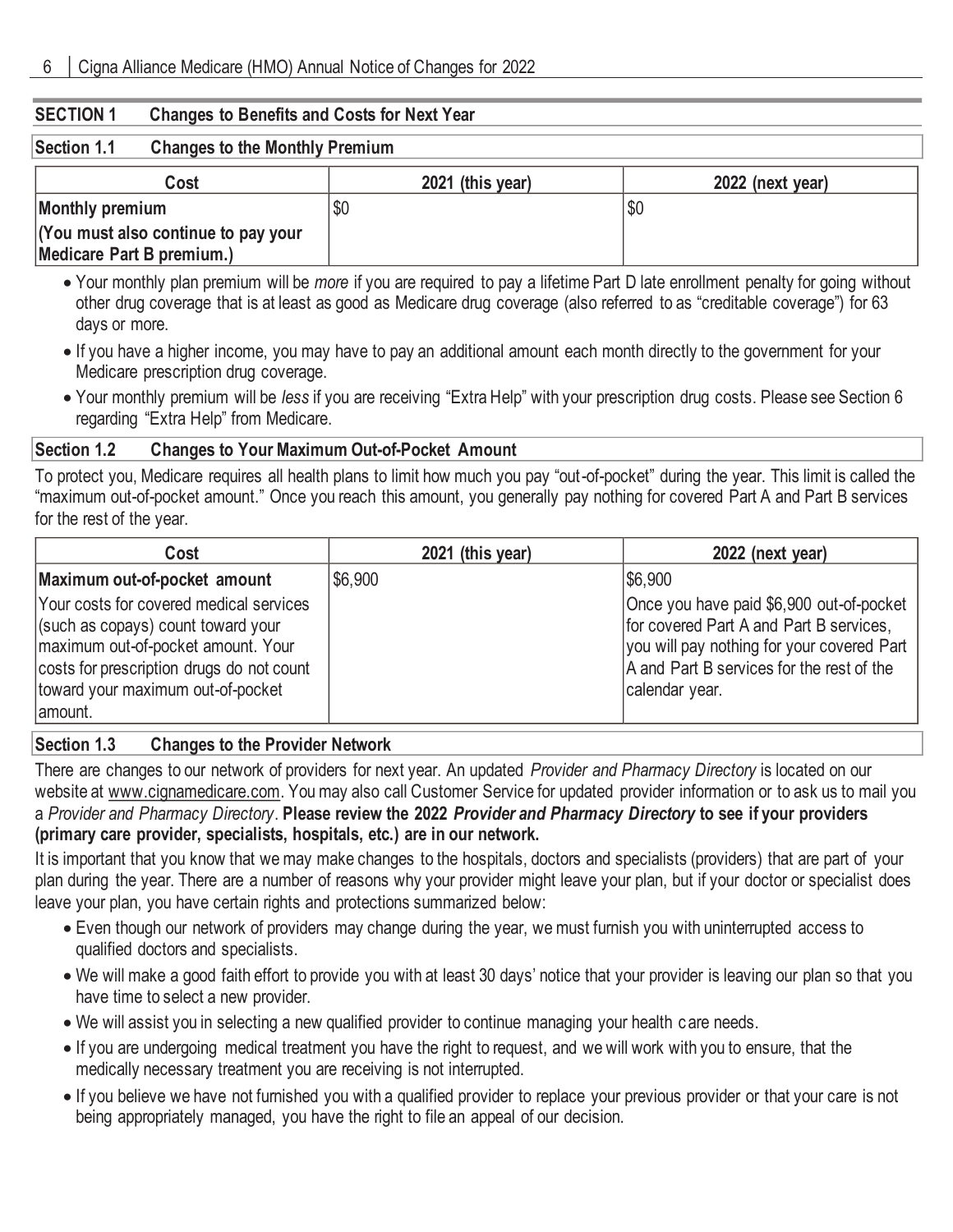• If you find out your doctor or specialist is leaving your plan, please contact us so we can assist you in f inding a new provider to manage your care.

### **Section 1.4 Changes to the Pharmacy Network**

 Amounts you pay for your prescription drugs may depend on which pharmacy you use. Medicare drug plans have a network of pharmacies. In most cases, your prescriptions are covered *only* if they are filled at one of our network pharmacies. Our network includes pharmacies with preferred cost sharing, which may offer you lower cost sharing than the standard cost sharing offere d by other network pharmacies for some drugs.

 Our network has changed more than usual for 2022. An updated *Provider and Pharmacy Directory* is located on our website at [www.cignamedicare.com.](www.cignamedicare.com) You may also call Customer Service for updated provider information or to ask us to mail you a *Provider and Pharmacy Directory*. **We strongly suggest that you review the current** *Provider and Pharmacy Directory* **to see if your pharmacy is still in our network.** 

## **Section 1.5 Changes to Benefits and Costs for Medical Services**

 We are changing our coverage for certain medical services next year. The information below describes these changes. For detai ls about the coverage and costs for these services, see Chapter 4, *Medical Benefits Chart (what is covered and what you pay)*, in  your *2022 Evidence of Coverage.* 

#### **Opioid treatment program services**

 Members of our plan with opioid use disorder (OUD) can receive coverage of services to treat OUD through an Opioid Treatment Program (OTP) which includes the following services:

- • U.S. Food and Drug Administration (FDA)-approved opioid agonist and antagonist medication-assisted treatment (MAT) medications.
- Dispensing and administration of MAT medications (if applicable)
- Substance use counseling
- Individual and group therapy
- Toxicology testing
- Intake activities
- Periodic assessments

| Cost                                                                                            | 2021 (this year)                                                                                                                                                                           | 2022 (next year)                                                                                                                                                                                           |
|-------------------------------------------------------------------------------------------------|--------------------------------------------------------------------------------------------------------------------------------------------------------------------------------------------|------------------------------------------------------------------------------------------------------------------------------------------------------------------------------------------------------------|
| Additional telehealth services:<br>Physical therapy and Speech and<br><b>Language Pathology</b> | In-Network<br>You pay a copayment of \$25 for<br>Medicare-covered Physical therapy virtual<br>visits.<br>Medicare-covered Speech and Language<br>Pathology virtual visits are not covered. | In-Network<br>You pay a copayment of \$0 for Medicare-<br>covered Physical therapy virtual visits.<br>You pay a copayment of \$0 for Medicare-<br>covered Speech and Language Pathology<br>virtual visits. |
| <b>Ambulance services</b>                                                                       | In-Network<br>You pay a copayment of \$240 for each<br>one way Medicare-covered ground<br>ambulance trip.                                                                                  | In-Network<br>You pay a copayment of \$270 for each<br>one way Medicare-covered ground<br>ambulance trip.                                                                                                  |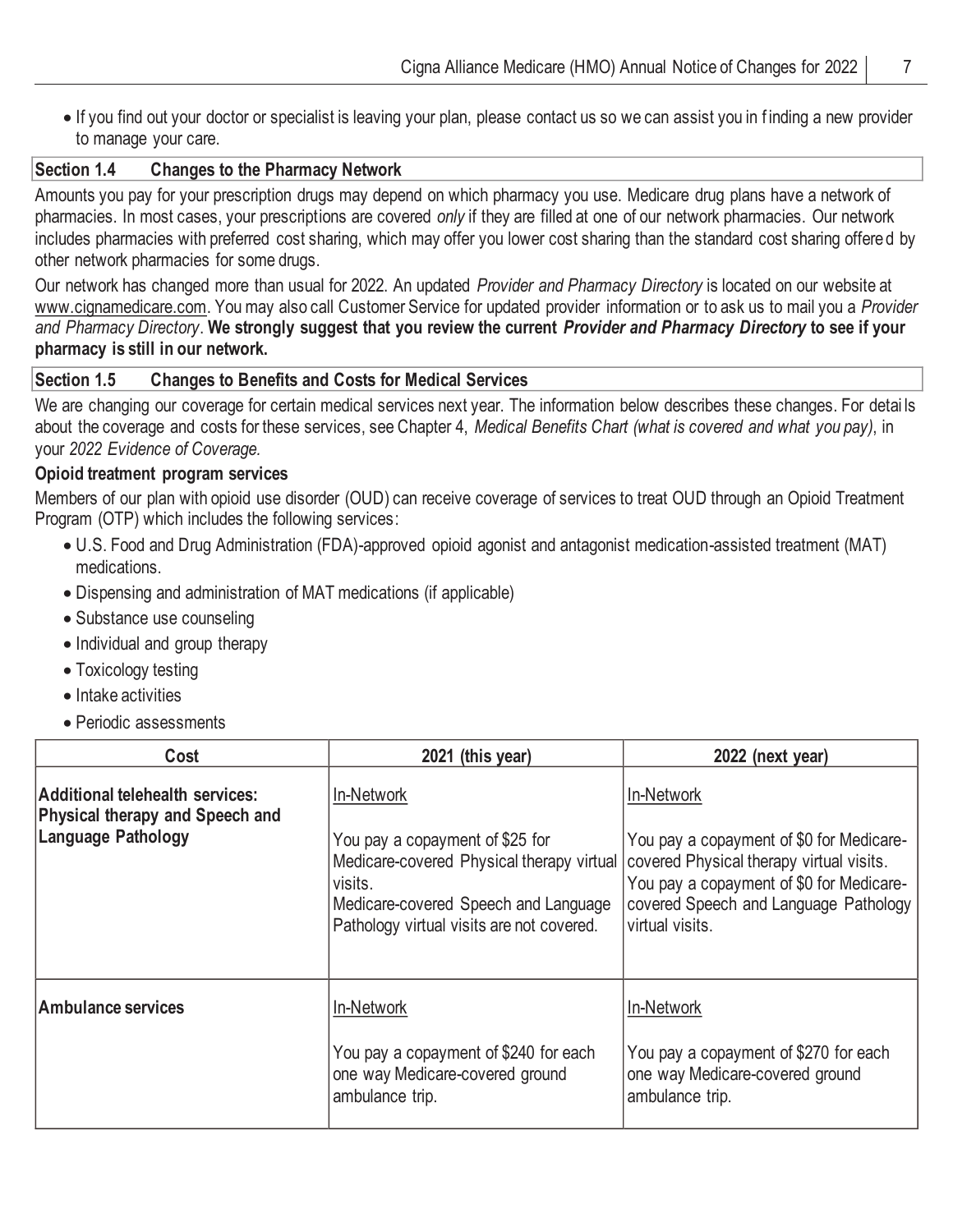| Cost                             | 2021 (this year)                                                                                                                                                                                                                                                                                                | 2022 (next year)                                                                                                                                                                                                                                                                                                                                                                                                                                                                         |
|----------------------------------|-----------------------------------------------------------------------------------------------------------------------------------------------------------------------------------------------------------------------------------------------------------------------------------------------------------------|------------------------------------------------------------------------------------------------------------------------------------------------------------------------------------------------------------------------------------------------------------------------------------------------------------------------------------------------------------------------------------------------------------------------------------------------------------------------------------------|
| Annual physical exam             | In-Network<br>Not covered.                                                                                                                                                                                                                                                                                      | In-Network<br>You pay a copayment of \$0 for an annual<br>physical exam.                                                                                                                                                                                                                                                                                                                                                                                                                 |
| <b>Catasys Program</b>           | In-Network<br>You pay a copayment of \$0 for Catasys<br>OnTrak™ program.                                                                                                                                                                                                                                        | In-Network<br>Catasys OnTrak™ program not covered.                                                                                                                                                                                                                                                                                                                                                                                                                                       |
| <b>Dental services</b>           | In-Network<br>Authorization rules may apply.<br>The plan has no maximum allowance<br>amount per year for supplemental<br>preventive dental services and a<br>maximum allowance amount of \$3000 per<br>year for supplemental comprehensive<br>dental services.<br>You pay \$0 copayment for dental<br>services. | In-Network<br>Authorization not required.<br>The plan has no maximum allowance<br>amount per year for supplemental<br>preventive and comprehensive dental<br>services. You will pay a \$0 copayment for<br>select dental services.<br>For more information on your dental<br>benefits and cost share, please contact<br>Cigna's dental vendor at 1-866-213-7295<br>(TTY 711) or go to<br>cignamedicare.com/resources after<br>October 1, 2021 to find the Dental Guide<br>for your plan. |
| <b>Healthy Benefits+ - SSBCI</b> | In-Network<br>\$15 per month will be loaded onto a card<br>for members with select chronic<br>conditions to purchase approved grocery<br>items from participating retailers.                                                                                                                                    | In-Network<br>Not offered.                                                                                                                                                                                                                                                                                                                                                                                                                                                               |
| <b>Hearing services</b>          | In-Network<br>You pay a copayment of \$0 for Medicare-<br>covered diagnostic hearing exams in a<br>PCP office.<br>You pay a copayment of \$25 for<br>Medicare-covered diagnostic hearing<br>exams in a Specialist office.                                                                                       | In-Network<br>You pay a copayment of \$25 for<br>Medicare-covered diagnostic hearing<br>exams.                                                                                                                                                                                                                                                                                                                                                                                           |
| Inpatient hospital care          | In-Network<br>You pay a copayment of:<br>- Days 1-7: \$285 per day                                                                                                                                                                                                                                              | In-Network<br>You pay a copayment of:<br>– Days 1-7: \$295 per day                                                                                                                                                                                                                                                                                                                                                                                                                       |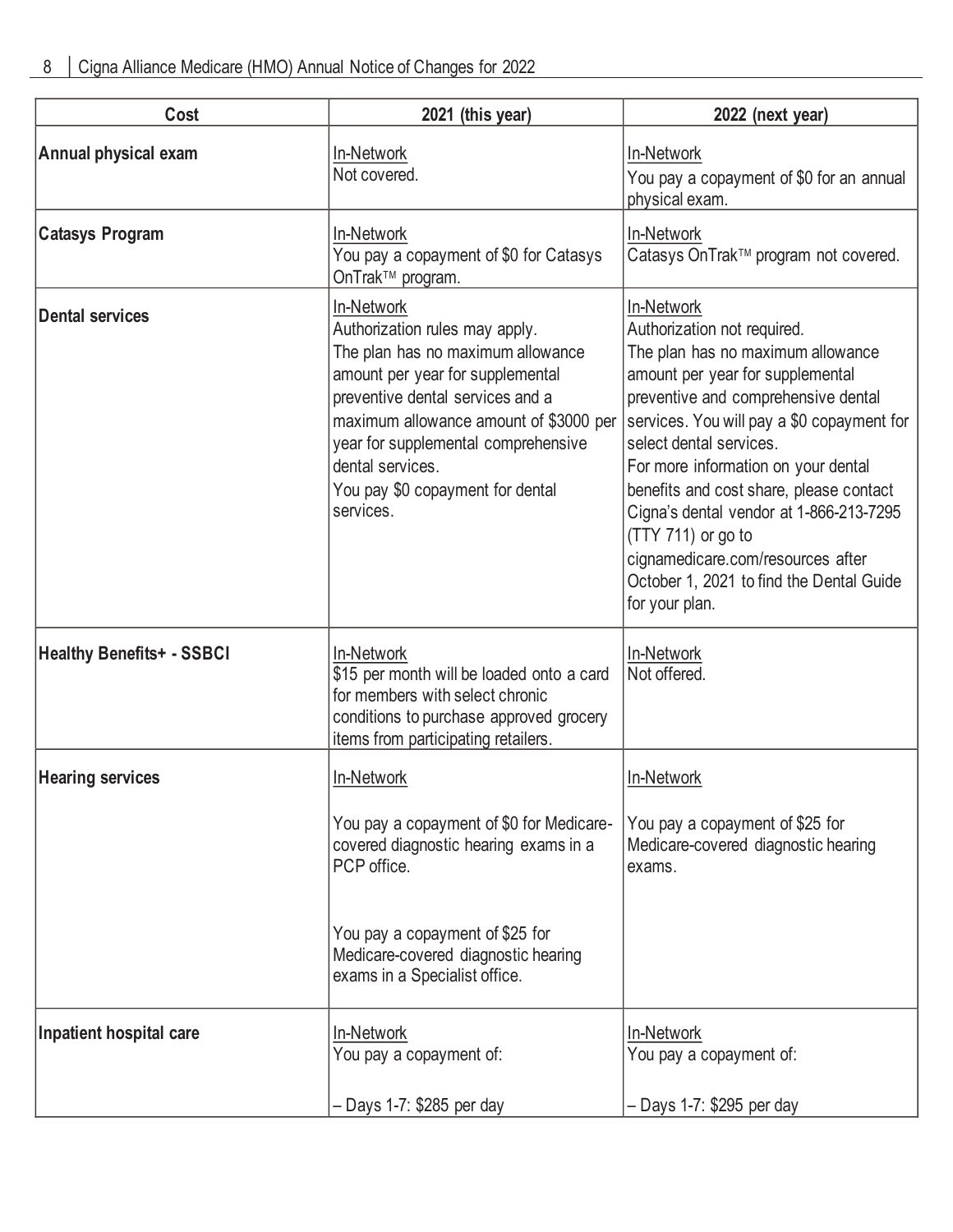| Cost                                                                 | 2021 (this year)                                                                                                                                                                                                                              | 2022 (next year)                                                                                                                                                                                                                              |
|----------------------------------------------------------------------|-----------------------------------------------------------------------------------------------------------------------------------------------------------------------------------------------------------------------------------------------|-----------------------------------------------------------------------------------------------------------------------------------------------------------------------------------------------------------------------------------------------|
|                                                                      | - Days 8-90: \$0 per day                                                                                                                                                                                                                      | - Days 8-90: \$0 per day                                                                                                                                                                                                                      |
|                                                                      | for each Medicare-covered hospital stay.                                                                                                                                                                                                      | for each Medicare-covered hospital stay.                                                                                                                                                                                                      |
| Outpatient diagnostic tests and<br>therapeutic services and supplies | In-Network                                                                                                                                                                                                                                    | In-Network                                                                                                                                                                                                                                    |
|                                                                      | You pay a copayment of \$0 or \$225 for<br>Medicare-covered diagnostic radiology<br>services (not including X-rays). \$0 for<br>mammography and ultrasounds. \$225 for<br>all other diagnostic and nuclear medicine<br>radiological services. | You pay a copayment of \$0 or \$250 for<br>Medicare-covered diagnostic radiology<br>services (not including X-rays). \$0 for<br>mammography and ultrasounds. \$250 for<br>all other diagnostic and nuclear medicine<br>radiological services. |
| <b>Over-the-Counter Items and Services</b>                           | Limited to \$30 Every Three Months for<br>specific over-the-counter drugs and other<br>health-related pharmacy products, as<br>listed in the OTC catalog.                                                                                     | Limited to \$75 Every Three Months for<br>specific over-the-counter drugs and other<br>health-related pharmacy products, as<br>listed in the OTC catalog.                                                                                     |
| <b>Skilled nursing facility (SNF) care</b>                           | In-Network<br>You pay a copayment of:<br>- Days 1-20: \$0 per day<br>- Days 21-100: \$184 per day<br>for each Medicare-covered SNF stay.                                                                                                      | In-Network<br>You pay a copayment of:<br>- Days 1-20: \$0 per day<br>- Days 21-100: \$188 per day<br>for each Medicare-covered SNF stay.                                                                                                      |
| <b>Transportation</b>                                                | In-Network<br>You pay a copayment of \$0 for Unlimited<br>one-way trips to plan-approved locations<br>every year.                                                                                                                             | In-Network<br>You pay a copayment of \$0 for 20 one-<br>way trips to plan-approved locations every<br>year.                                                                                                                                   |

## **Section 1.6 Changes to Part D Prescription Drug Coverage**

#### **Changes to Our Drug List**

 Our list of covered drugs is called a Formulary or "Drug List." A copy of our Drug List is provided electronically. The Drug List provided electronically includes many — but not all — of the drugs that we will cover next year. If you don't see your drug on this list, it might still be covered. **You can get the** *complete* **Drug List** by calling Customer Service (see the back cover) or visiting our website [\(www.cignamedicare.com\).](www.cignamedicare.com) 

 We made changes to our Drug List, including changes to the drugs we cover and changes to the restrictions that apply to our coverage for certain drugs. **Review the Drug List to make sure your drugs will be covered next year and to see if there will be any restrictions.** 

If you are affected by a change in drug coverage, you can:

- **Work with your doctor (or other prescriber) and ask the plan to make an exception** to cover the drug.
	- oTo learn what you must do to ask for an exception, see Chapter 9 of your *Evidence of Coverage (What to do if you have a problem or complaint (coverage decisions, appeals, complaints))* or call Customer Service.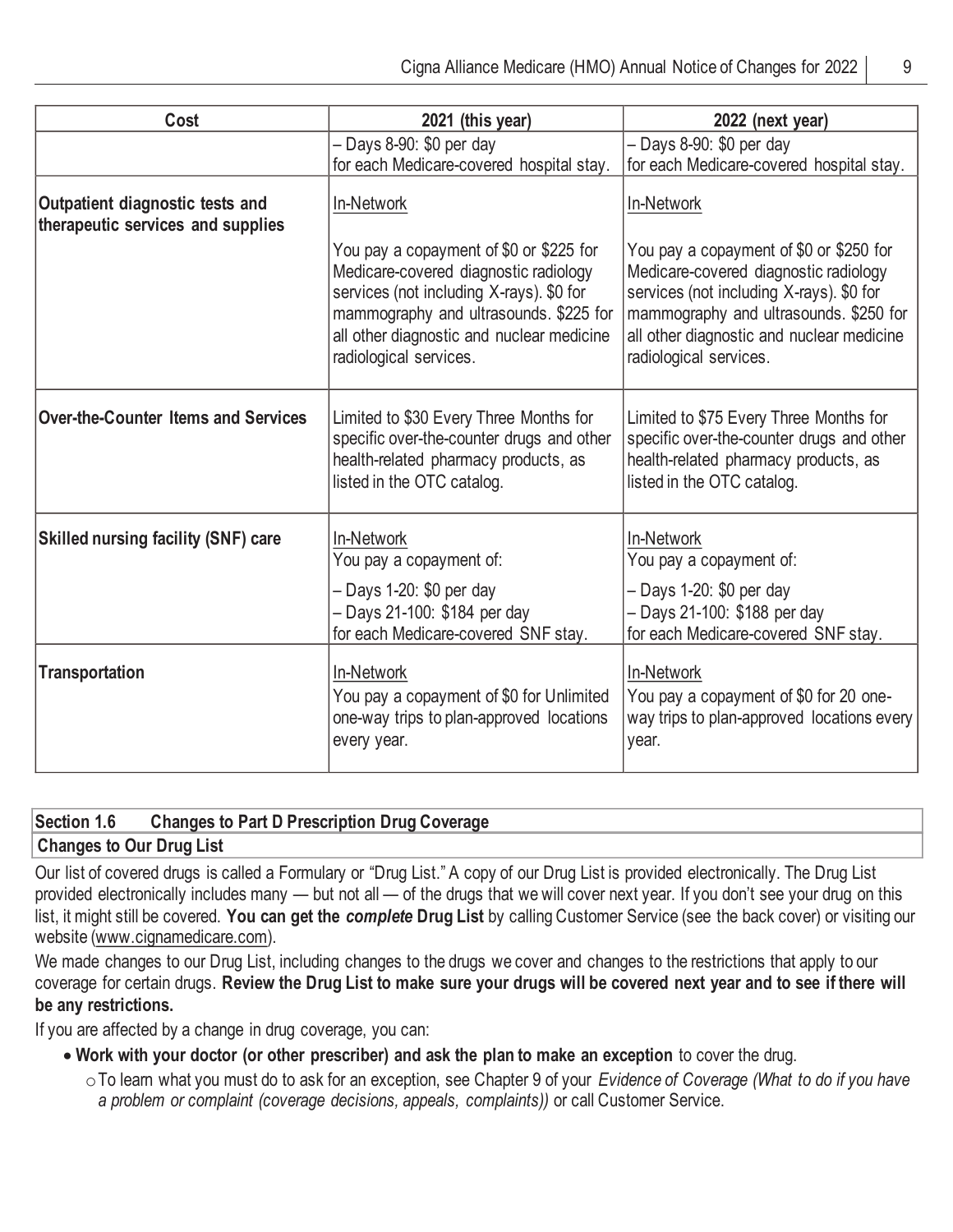• **Work with your doctor (or other prescriber) to find a different drug** that we cover. You can call Customer Service to ask for a list of covered drugs that treat the same medical condition.

 In some situations, we are required to cover a temporary supply of a non-formulary drug in the first 90 days of the plan year or the first 90 days of membership to avoid a gap in therapy. (To learn more about when you can get a temporary supply and how to ask for one, see Chapter 5, Section 5.2 of the *Evidence of Coverage.*) During the time when you are getting a temporary supply of a drug, you should talk with your doctor to decide what to do when your temporary supply runs out. You can either switch to a different drug covered by the plan or ask the plan to make an exception for you and cover your current drug.

 If you have received a formulary exception to a medication this year the formulary exception request is approved through the date indicated in the approval letter. A new formulary exception request is only needed if the date indicated on the letter has pa ssed. Most of the changes in the Drug List are new for the beginning of each year. However, during the year, we might make other changes that are allowed by Medicare rules.

 When we make these changes to the Drug List during the year, you can still work with your doctor (or other prescriber) and as k us to make an exception to cover the drug. We will also continue to update our online Drug List as scheduled and provide other required information to reflect drug changes. (To learn more about changes we may make to the Drug List, see Chapter 5, Secti on 6 of the *Evidence of Coverage*.)

## **Changes to Prescription Drug Costs**

 *Note:* If you are in a program that helps pay for your drugs ("Extra Help"), **the information about costs for Part D prescription**  drugs may not apply to you. We sent you a separate insert, called the "Evidence of Coverage Rider for People Who Get Extra Help Paying for Prescription Drugs" (also called the "Low Income Subsidy Rider" or the "LIS Rider"), which tells you about yo ur drug costs. Because you receive "Extra Help" and didn't receive this insert with this packet, please call Customer Service and ask for the "LIS Rider."

 There are four "drug payment stages." How much you pay for a Part D drug depends on which drug payment stage you are in. (You can look in Chapter 6, Section 2 of your *Evidence of Coverage* for more information about the stages.)

 The information below shows the changes for next year to the first two stages — the Yearly Deductible Stage and the Initial Coverage Stage. (Most members do not reach the other two stages — the Coverage Gap Stage or the Catastrophic Coverage Stage. To get information about your costs in these stages, look at Chapter 6, Sections 6 and 7, in the *Evidence of Coverage*, which is located on our website at [www.cignamedicare.com.](www.cignamedicare.com) You may also call Customer Service to ask us to mail you an  *Evidence of Coverage*.)

## **Changes to the Deductible Stage**

| Stage                            | 2021 (this year)                     | 2022 (next year)                     |
|----------------------------------|--------------------------------------|--------------------------------------|
| Stage 1: Yearly Deductible Stage | Because we have no deductible, this  | Because we have no deductible, this  |
|                                  | payment stage does not apply to you. | payment stage does not apply to you. |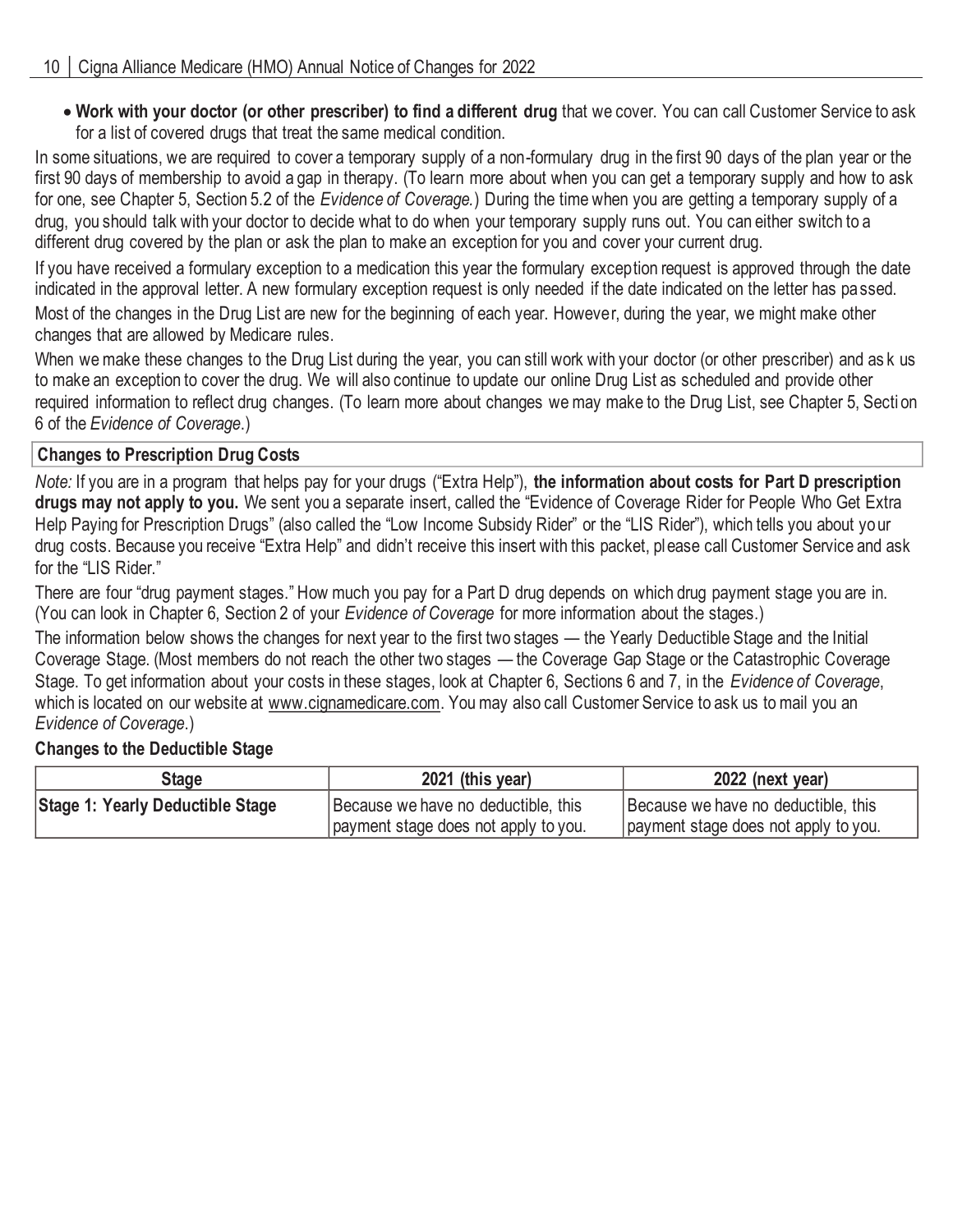## **Changes to Your Cost Sharing in the Initial Coverage Stage**

 To learn how copayments and coinsurance work, look at Chapter 6, Section 1.2, *Types of out-of-pocket costs you may pay for covered drugs* in your *Evidence of Coverage*.

| <b>Stage</b>                                                                             | 2021 (this year)                                                                                                | 2022 (next year)                                                                                                 |
|------------------------------------------------------------------------------------------|-----------------------------------------------------------------------------------------------------------------|------------------------------------------------------------------------------------------------------------------|
| <b>Stage 2: Initial Coverage Stage</b><br>During this stage, the plan pays its share     | Your cost for a one-month supply at a<br>network pharmacy:                                                      | Your cost for a one-month supply at a<br>network pharmacy:                                                       |
| of the cost of your drugs and you pay                                                    | <b>Tier 1 (Preferred Generic Drugs):</b>                                                                        | <b>Tier 1 (Preferred Generic Drugs):</b>                                                                         |
| your share of the cost.<br>The costs in this row are for a one-month                     | Standard cost sharing: You pay<br>\$9 per prescription.                                                         | Standard cost sharing: You pay<br>\$9 per prescription.                                                          |
| (30-day) supply when you fill your<br>prescription at a network pharmacy. For            | Preferred cost sharing: You pay<br>\$0 per prescription.                                                        | Preferred cost sharing: You pay<br>\$0 per prescription.                                                         |
| information about the costs for a long-<br>term supply or for mail-order                 | Tier 2 (Generic Drugs):                                                                                         | <b>Tier 2 (Generic Drugs):</b>                                                                                   |
| prescriptions, look in Chapter 6, Section 5<br>of your Evidence of Coverage.             | Standard cost sharing: You pay<br>\$15 per prescription.                                                        | Standard cost sharing: You pay<br>\$15 per prescription.                                                         |
| We changed the tier for some of the drugs<br>on our Drug List. To see if your drugs will | Preferred cost sharing: You pay<br>\$5 per prescription.                                                        | Preferred cost sharing: You pay<br>\$5 per prescription.                                                         |
| be in a different tier, look them up on the                                              | Tier 3 (Preferred Brand Drugs):                                                                                 | Tier 3 (Preferred Brand Drugs):                                                                                  |
| Drug List.                                                                               | Standard cost sharing: You pay<br>\$47 per prescription.                                                        | Standard cost sharing: You pay<br>\$47 per prescription.                                                         |
|                                                                                          | Preferred cost sharing: You pay<br>\$42 per prescription.                                                       | Preferred cost sharing: You pay<br>\$42 per prescription.                                                        |
|                                                                                          | Tier 4 (Non-Preferred Drugs):                                                                                   | Tier 4 (Non-Preferred Drugs):                                                                                    |
|                                                                                          | Standard cost sharing: You pay<br>\$100 per prescription.                                                       | Standard cost sharing: You pay<br>\$100 per prescription.                                                        |
|                                                                                          | Preferred cost sharing: You pay<br>\$95 per prescription.                                                       | Preferred cost sharing: You pay<br>\$95 per prescription.                                                        |
|                                                                                          | <b>Tier 5 (Specialty Drugs):</b>                                                                                | <b>Tier 5 (Specialty Drugs):</b>                                                                                 |
|                                                                                          | Standard cost sharing: You pay<br>33% of the total cost.                                                        | Standard cost sharing: You pay<br>33% of the total cost.                                                         |
|                                                                                          | Preferred cost sharing: You pay<br>33% of the total cost.                                                       | Preferred cost sharing: You pay<br>33% of the total cost.                                                        |
|                                                                                          | Once your total drug costs have reached<br>\$4,130 you will move to the next stage<br>(the Coverage Gap Stage). | Once your total drug costs have reached<br>\$4,430, you will move to the next stage<br>(the Coverage Gap Stage). |

## **Changes to the Coverage Gap and Catastrophic Coverage Stages**

 The other two drug coverage stages — the Coverage Gap Stage and the Catastrophic Coverage Stage — are for people with high drug costs. **Most members do not reach the Coverage Gap Stage or the Catastrophic Coverage Stage**. For information about your costs in these stages, look at Chapter 6, Sections 6 and 7, in your *Evidence of Coverage.* 

#### **SECTION 2 Administrative Changes**

Please see the table below for other important changes to your plan.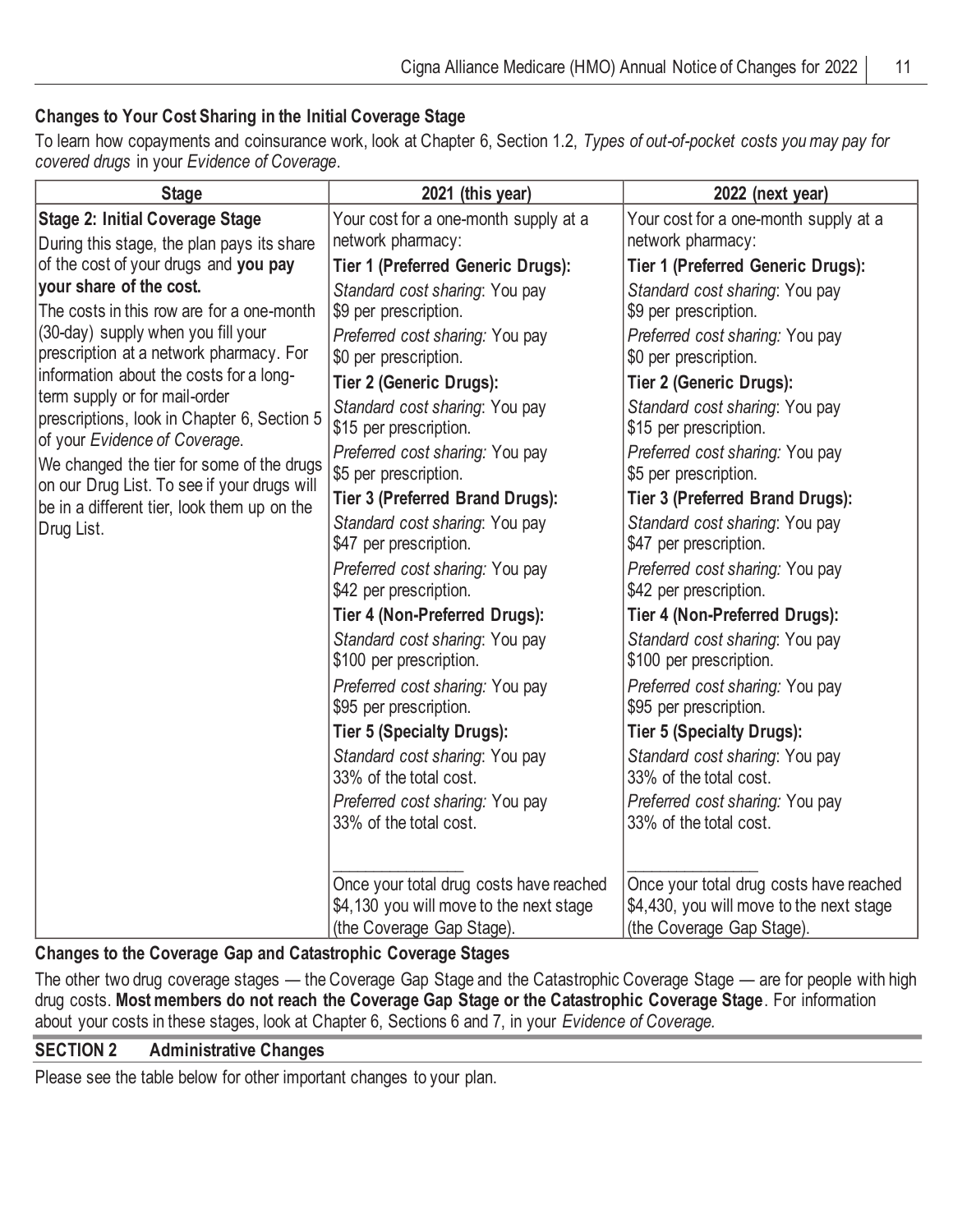| <b>Description</b>         | 2021 (this year)                                                                              | 2022 (next year)                                                                                                         |
|----------------------------|-----------------------------------------------------------------------------------------------|--------------------------------------------------------------------------------------------------------------------------|
| Cigna Vision Vendor Change | Cigna has a vision vendor that you can<br>contact for information on your vision<br>benefits. | Cigna will have a new vision vendor for<br>2022. For information on your vision<br>benefits, please call 1-888-886-1995. |

### **SECTION 3 Deciding Which Plan to Choose**

## **Section 3.1 If you want to stay in Cigna Alliance Medicare (HMO)**

 **To stay in our plan you don't need to do anything.** If you do not sign up for a different plan or change to Original Medicare by December 7, you will automatically be enrolled in our Cigna Alliance Medicare (HMO).

## **Section 3.2 If you want to change plans**

We hope to keep you as a member next year but if you want to change for 2022 follow these steps:

## **Step 1: Learn about and compare your choices**

- You can join a different Medicare health plan timely,
- • *— OR —* You can change to Original Medicare. If you change to Original Medicare, you will need to decide w hether to join a Medicare drug plan. If you do not enroll in a Medicare drug plan, please see Section 1.1 regarding a potential Part D late enrollment penalty.

 To learn more about Original Medicare and the different types of Medicare plans, read the *Medicare & You 2022* handbook, call your State Health Insurance Assistance Program (see Section 5), or call Medicare (see Section 7.2).

 You can also find information about plans in your area by using the Medicare Plan Finder on the Medicare website. Go to  www.medicare.gov/plan-compare. **Here, you can find information about costs, coverage, and quality ratings for Medicare plans.** 

 As a reminder, Cigna offers other Medicare health plans and Medicare prescription drug plans. These other plans may differ in coverage, monthly premiums, and cost sharing amounts.

## **Step 2: Change your coverage**

- To change **to a different Medicare health plan**, enroll in the new plan. You will automatically be disenrolled from our plan.
- To **change to Original Medicare with a prescription drug plan,** enroll in the new drug plan. You will automatically be disenrolled from our plan.
- To **change to Original Medicare without a prescription drug plan**, you must either:
	- $\circ$ Send us a written request to disenroll. Contact Customer Service if you need more information on how to do this (phone numbers are in Section 7.1 of this booklet).
	- o*— OR —* Contact **Medicare**, at 1-800-MEDICARE (1-800-633-4227), 24 hours a day, 7 days a week, and ask to be disenrolled. TTY users should call 1-877-486-2048.

## **SECTION 4 Deadline for Changing Plans**

 If you want to change to a different plan or to Original Medicare for next year, you can do it from **October 15 until December 7.**  The change will take effect on January 1, 2022.

## **Are there other times of the year to make a change?**

 In certain situations, changes are also allowed at other times of the year. For example, people with Medicaid, those who get "Extra Help" paying for their drugs, those who have or are leaving employer coverage, and those who move out of the service area may be allowed to make a change at other times of the year. For more information, see Chapter 10, Section 2.3 of the *Evidence of Coverage.* 

 If you enrolled in a Medicare Advantage plan for January 1, 2022, and don't like your plan choice, you can switch to another Medicare health plan (either with or without Medicare prescription drug coverage) or switch to Original Medicare (either with or without Medicare prescription drug coverage) between January 1 and March 31, 2022. For more information, see Chapter 10, Section 2.2 of the *Evidence of Coverage*.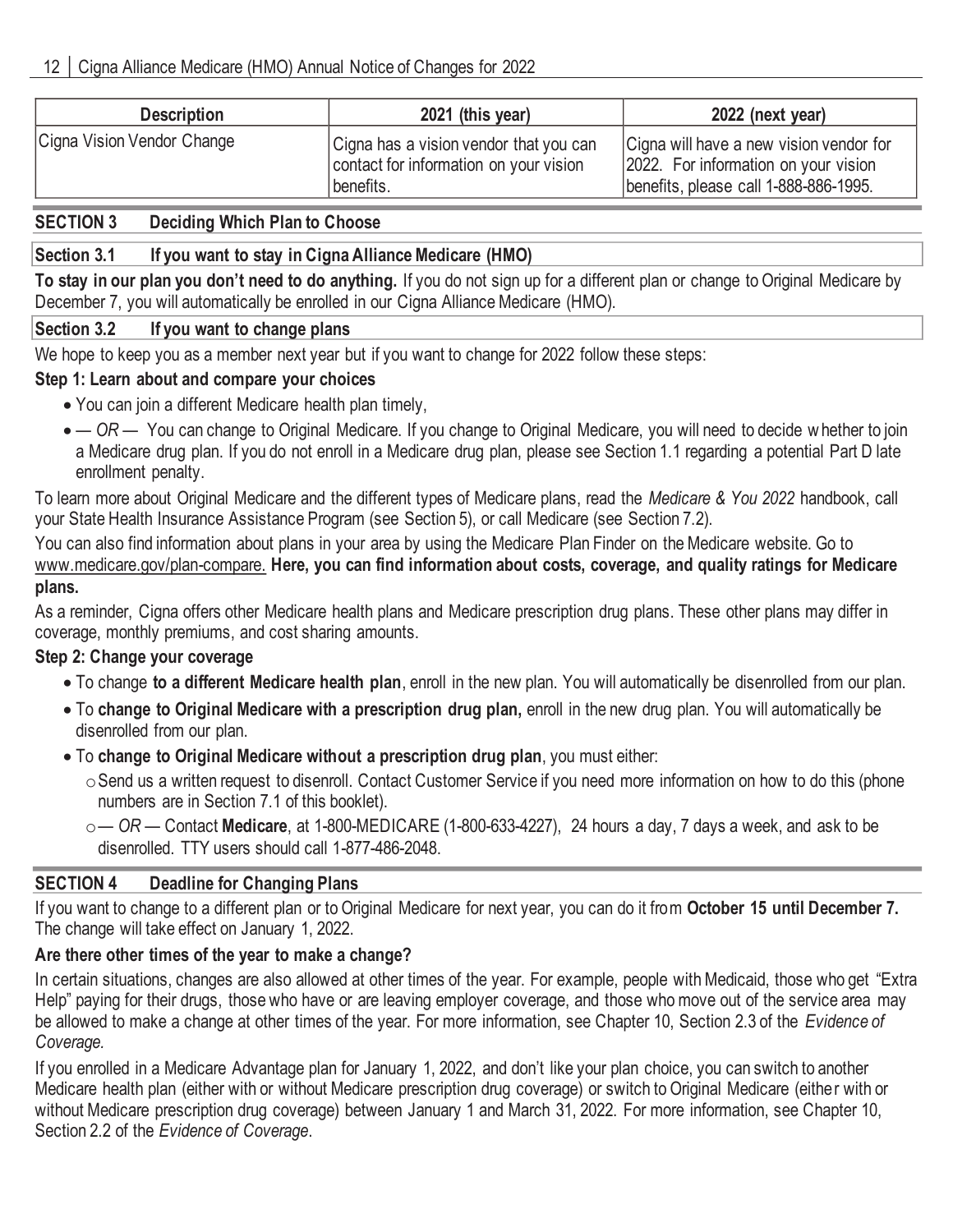### **SECTION 5 Programs That Offer Free Counseling about Medicare**

 The State Health Insurance Assistance Program (SHIP) is a government program with trained counselors in every state. In Pennsylvania, the SHIP is called APPRISE.

 APPRISE is independent (not connected with any insurance company or health plan). It is a state program that gets money from the Federal government to give **free** local health insurance counseling to people with Medicare. APPRISE counselors can help you with your Medicare questions or problems. They can help you understand your Medicare plan choices and answer questions about switching plans. You can call APPRISE at 1-800-783-7067.

#### **SECTION 6 Programs That Help Pay for Prescription Drugs**

You may qualify for help paying for prescription drugs. Below we list different kinds of help:

- **"Extra Help" from Medicare.** People with limited incomes may qualify for "Extra Help" to pay for their prescription drug costs. If you qualify, Medicare could pay up to 75% or more of your drug costs including monthly prescription drug premiums, annual deductibles, and coinsurance. Additionally, those who qualify will not have a coverage gap or late enrollment penalty. Many people are eligible and don't even know it. To see if you qualify, call:
	- $\circ$  1-800-MEDICARE (1-800-633-4227). TTY users should call 1-877-486-2048, 24 hours a day/7 days a week;
	- oThe Social Security Office at 1-800-772-1213 between 7 a.m. and 7 p.m., Monday through Friday. TTY users should call, 1-800-325-0778 (applications); or
	- $\circ$  Your State Medicaid Office (applications).
- **Help from your state's pharmaceutical assistance program.** Pennsylvania has programs called Chronic Renal Disease Program (CRDP), PACE Needs Enhancement Tier (PACENET), Pharmaceutical Assistance Contract for the Elderly (PACE), and Special Pharmaceutical Benefits Program-Mental Health that help people pay for prescription drugs based on their financial need, age, or medical condition. To learn more about the program, check with your State Health Insurance Assistance Program (the name and phone numbers for this organization are in Section 5 of this booklet).
- **Prescription Cost sharing Assistance for Persons with HIV/AIDS**. The AIDS Drug Assistance Program (ADAP) helps ensure that ADAP-eligible individuals living with HIV/AIDS have access to life-saving HIV medications. Individuals must meet certain criteria, including proof of State residence and HIV status, low income as defined by the State, and uninsured/under-insured status. Medicare Part D prescription drugs that are also covered by ADAP qualify for prescription cost sharing assistance through the Special Pharmaceutical Benefits Program. For information on eligibility criteria, covered drugs, or how to enroll in the program, please call the Special Pharmaceutical Benefits Program at 1-800-922-9384.

## **SECTION 7 Questions?**

## **Section 7.1 Getting Help from Cigna Alliance Medicare (HMO)**

 Questions? We're here to help. Please call Customer Service at 1-800-668-3813. (TTY only, call 711). We are available for phone calls October 1 – March 31, 8:00 a.m. – 8:00 p.m. local time, 7 days a week. From April 1 – September 30, Monday – Friday 8:00 a.m. – 8:00 p.m. local time. Messaging service used weekends, after hours, and on federal holidays. Calls to these numbers are free.

#### **Read your 2022** *Evidence of Coverage* **(it has details about next year's benefits and costs)**

 This *Annual Notice of Changes* gives you a summary of changes in your benefits and costs for 2022. For details, look in the  2022 *Evidence of Coverage* for Cigna Alliance Medicare (HMO)*.* The *Evidence of Coverage* is the legal, detailed description of your plan benefits. It explains your rights and the rules you need to follow to get covered services and prescription drugs. A copy of the *Evidence of Coverage* is located on our website at [www.cignamedicare.com.](www.cignamedicare.com) You may also call Customer Service to ask us to mail you an *Evidence of Coverage*.

#### **Visit our Website**

You can also visit our website at [www.cignamedicare.com.](www.cignamedicare.com) As a reminder, our website has the most up-to-date information about our provider network (*Provider and Pharmacy Directory*) and our list of covered drugs (Formulary/Drug List).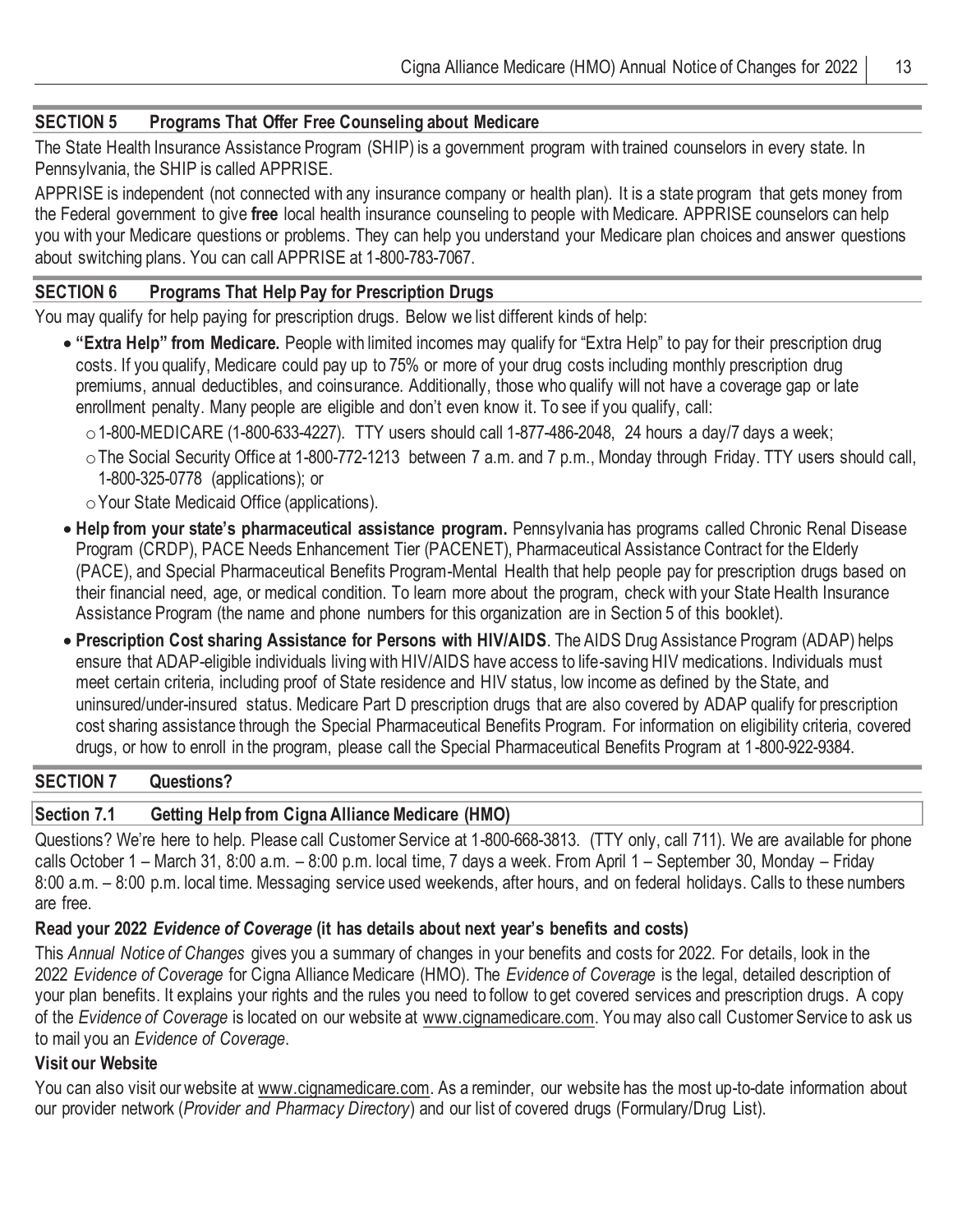## **Section 7.2 Getting Help from Medicare**

To get information directly from Medicare:

## **Call 1-800-MEDICARE (1-800-633-4227)**

You can call 1-800-MEDICARE (1-800-633-4227), 24 hours a day, 7 days a week. TTY users should call 1-877-486-2048.

## **Visit the Medicare Website**

You can visit the Medicare website [\(www.medicare.gov\). I](www.medicare.gov)t has information about cost, coverage, and quality ratings to help you compare Medicare health plans. You can find information about plans available in your area by using the Medicare Plan Finder on the Medicare website. (To view the information about plans, go to www.medicare.gov/plan-compare.)

### **Read** *Medicare & You 2022*

 You can read the *Medicare & You 2022* handbook. Every year in the fall, this booklet is mailed to people with Medicare. It has a summary of Medicare benefits, rights and protections, and answers to the most frequently asked questions about Medicare. If y ou don't have a copy of this booklet, you can get it at the Medicare website [\(www.medicare.gov\) o](www.medicare.gov)r by calling 1-800-MEDICARE (1-800-633-4227), 24 hours a day, 7 days a week. TTY users should call 1-877-486-2048.